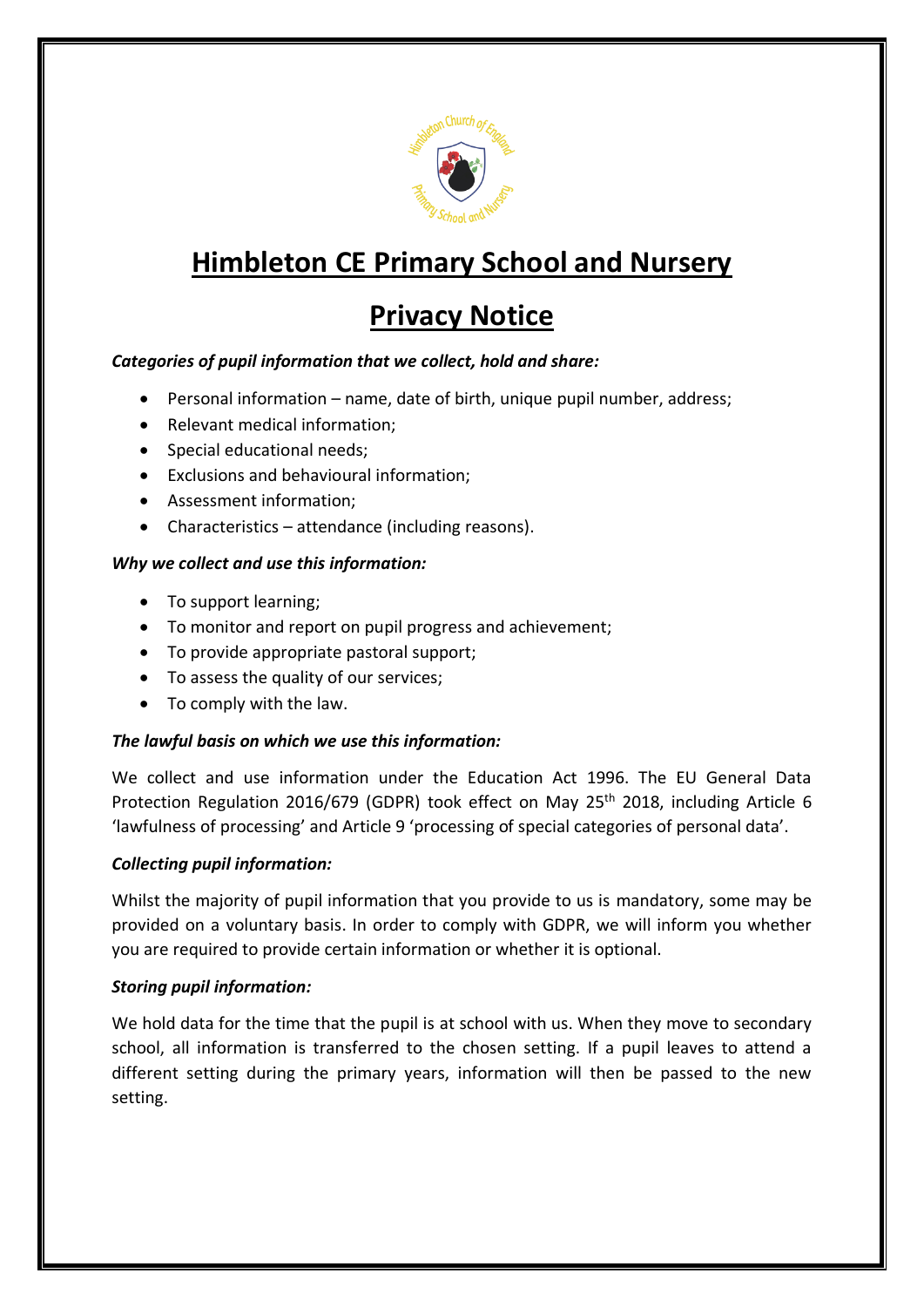#### *Who we share pupil information with:*

We routinely share information with:

- Other schools, training and curriculum service providers;
- The local authority and other local authorities if required (for pupil migration);
- The Department for Education (DfE);
- The National Health Service (NHS):
- School Nurse;
- Police;
- School photography service;
- Educational visit providers;
- Competition providers (sport tournaments etc.);
- Curriculum based websites and applications;
- Teachers2Parents text service.

#### *Why we share information:*

We do not share information about our pupils with anyone without consent unless the law and our policies allow us to do so.

We share pupil information with the DfE on a statutory basis. This sharing underpins school funding, educational attainment policy and monitoring.

We are required to share information about our pupils with the DfE under regulation 5 of the Education (information about individual students) (England) Regulations 2013.

#### **Data Collection Requirements**

To find out more about the data collection requirements on us by the DfE go to [https://www.gov.uk/education/data-collection-and-censuses-for-schools.](https://www.gov.uk/education/data-collection-and-censuses-for-schools)

#### **National Pupil Databases (NPD)**

The NPD is owned and managed by the DfE and contains information about pupils in school in England. It provides invaluable evidence on educational performance to inform independent research, as well as studies commissioned by the Department. It is held in electronic format for statistical purposes. This information is securely collected from a range of sources, including school, local authorities and awarding bodies.

We are required by law to provide information about our pupils to the DfE as part of statutory data collections such as the school census and early years census. Some of this information is then stored in the NPD. The law allows this is the Education (information about individual students) (England) Regulations 2013.

To find out more about the NPD, go to: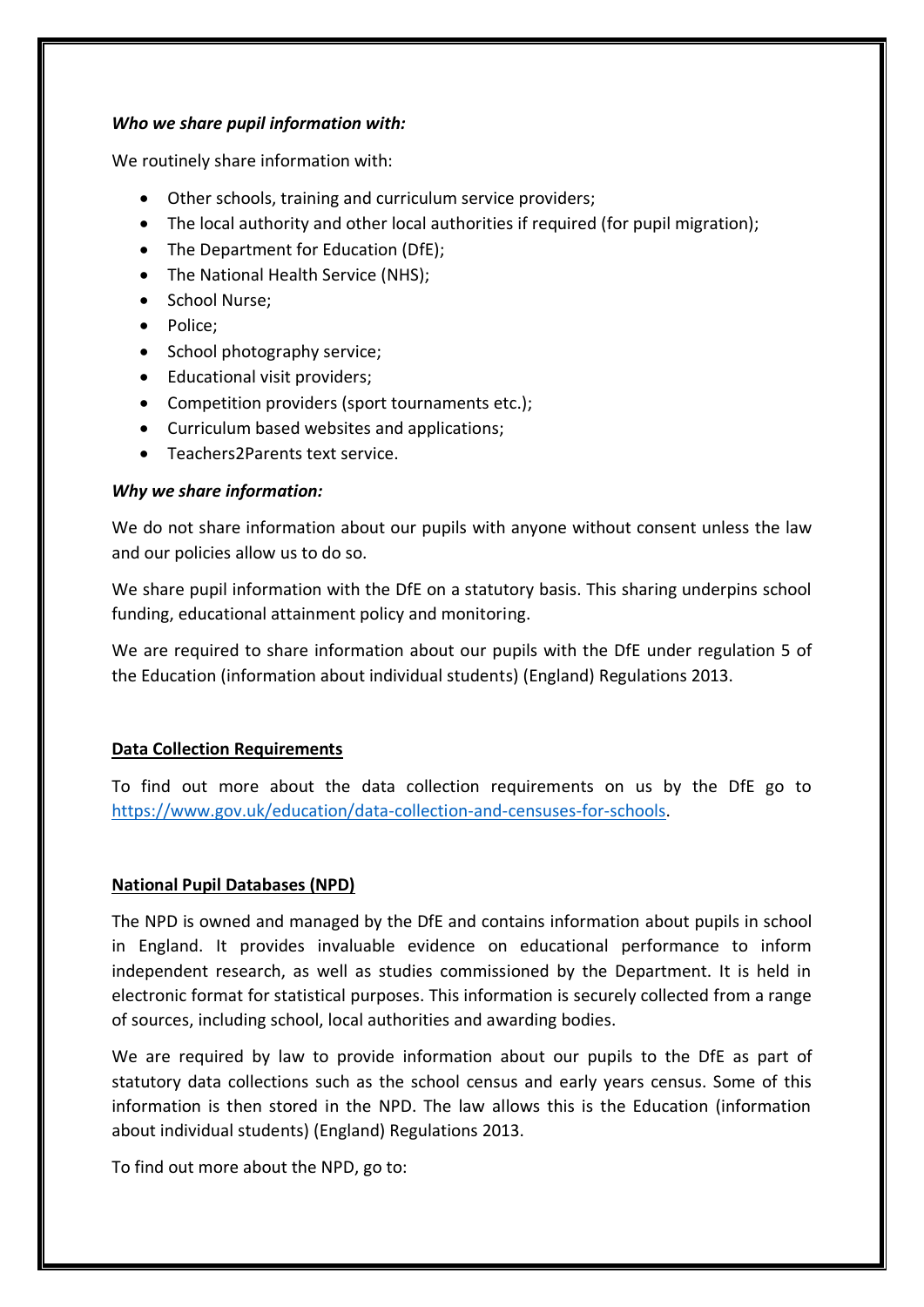## [https://www.gov.uk/government/publications/national-student-database-user-guide-and](https://www.gov.uk/government/publications/national-student-database-user-guide-and-supporting-information)[supporting-information](https://www.gov.uk/government/publications/national-student-database-user-guide-and-supporting-information)

The Department may share information about our pupils from the NPD with third parties who promote the education or well-being of children in England by:

- Conducting research or analysis;
- Producing statistics;
- Providing information, advice or guidance.

The Department has robust processes in place to ensure the confidentiality of our data is maintained and there are stringent controls in place regarding access and use of the data. Decisions on whether DfE releases data to third parties are subject to a strict approval process and based on a detailed assessment of:

- Who is requesting the data;
- The purpose for which it is required;
- The level and sensitivity of data requested;
- The arrangements in place to store and handle the data.

To be granted access to student information, organisations must comply with strict terms and conditions covering the confidentiality and handling of the data, security arrangements and retention and use of the data.

For more information about the Department's data sharing process, please visit: <https://www.gov.uk/data-protection-how-we-collect-and-share-research-data>

To contact the DfE, please see<https://www.gov.uk/contact-dfe>

## **Requesting access to your personal data**

Under current legislation, parents and pupils have the right to request access to information about them that we hold. To make a request for your personal information, or be given access to your child's records, please contact the School Office on 01905 391231 or [office@himbleton.worcs.sch.uk.](mailto:office@himbleton.worcs.sch.uk)

You also have the right to:

- Object to processing of personal data that is likely to cause, or is causing, damage or distress;
- Prevent processing for the purpose of direct marketing;
- Object to decisions being taken by automated means;
- In certain circumstances, have inaccurate personal data rectified, blocked, erased or destroyed;
- Claim compensation for damages caused by a breach of data protection regulations.